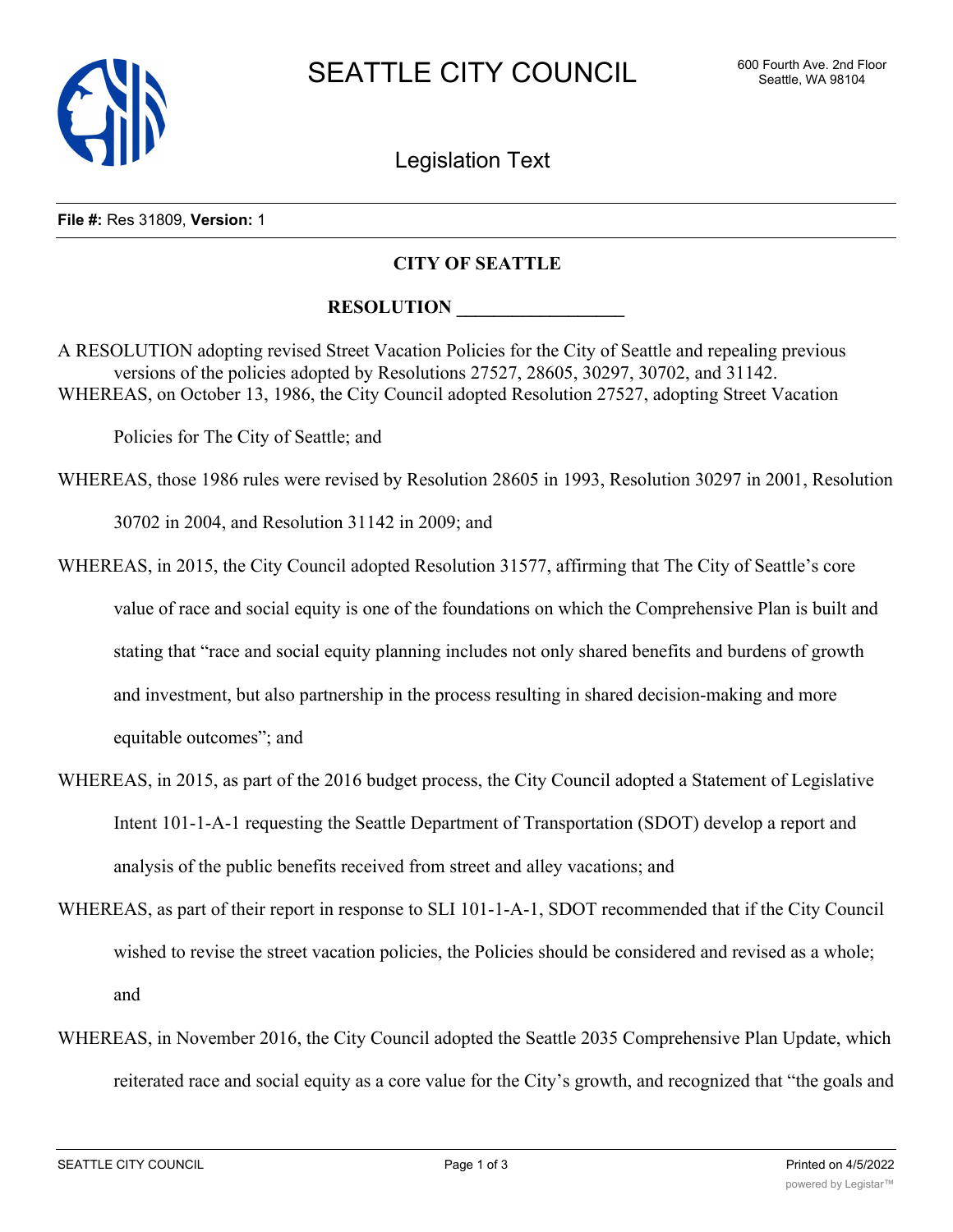policies of this Plan can also influence the actions of other government agencies and private businesses to promote social justice and racial equity"; and

- WHEREAS, in 2017, Councilmember O'Brien convened a Street Vacation Stakeholder Workgroup to make recommendations for legislation to: (1) help identify areas of consensus around potential process improvements for street vacations; (2) surface differences of opinion; and (3) help crystallize the policy questions the Council will ultimately decide upon to revise the street vacation policies; and
- WHEREAS, the Street Vacation Stakeholder Workgroup recommended: (1) providing greater clarity for all parties about the type of public benefits that will be supported/funded as part of a street vacation process; (2) create clear expectations for community engagement, with improved understanding about the communities that should be engaged in discussions with project proponents; (3) provide opportunities for the community and the City Council to provide comments on a proposed project earlier in the process, when their comments can be incorporated into the planning for a projects; and (4) look for opportunities to make the street vacation process easier to understand and more transparent; NOW, THEREFORE,

## **BE IT RESOLVED BY THE CITY COUNCIL OF THE CITY OF SEATTLE THAT:**

Section 1. The Street Vacation Policies for the City of Seattle (2018) attached to this resolution as Exhibit A are adopted.

Section 2. The Street Vacation Policies, adopted by Resolution 27527 and last amended by Resolutions 28605, 30297, 30702, and 31142, are repealed.

| Adopted by the City Council the                           | day of |        | , 2018, and signed by |
|-----------------------------------------------------------|--------|--------|-----------------------|
| me in open session in authentication of its adoption this |        | day of | 2018.                 |